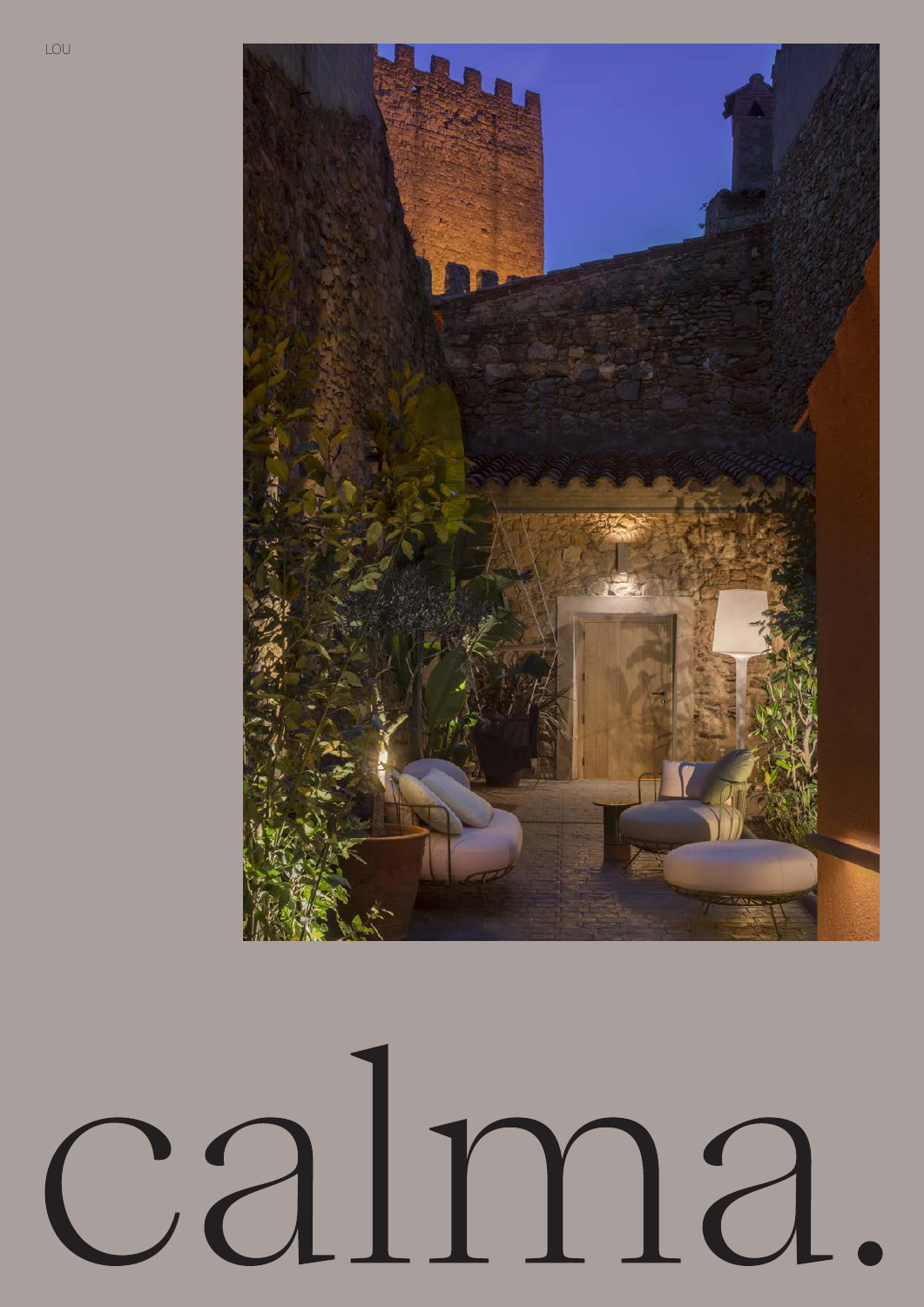### DESIGN: STUDIO INMA BERMUDEZ



LOU LOUNGE COLLECTION

### *Relaxed soft-furniture collection*

Lou is the result of the first collaboration between the studio of Inma Bermúdez and Calma. The collection comprises three pieces: a pouf, a lounge chair and a sofa. We like to call them "soft" furniture. The seat cushion is made from various layers of viscoelastic, making it remarkably comfortable. When removed during the winter months, Lou still retains a sculptural appearance due to its delicately light wire frame.

DESIGN: STUDIO INMA BERMUDEZ



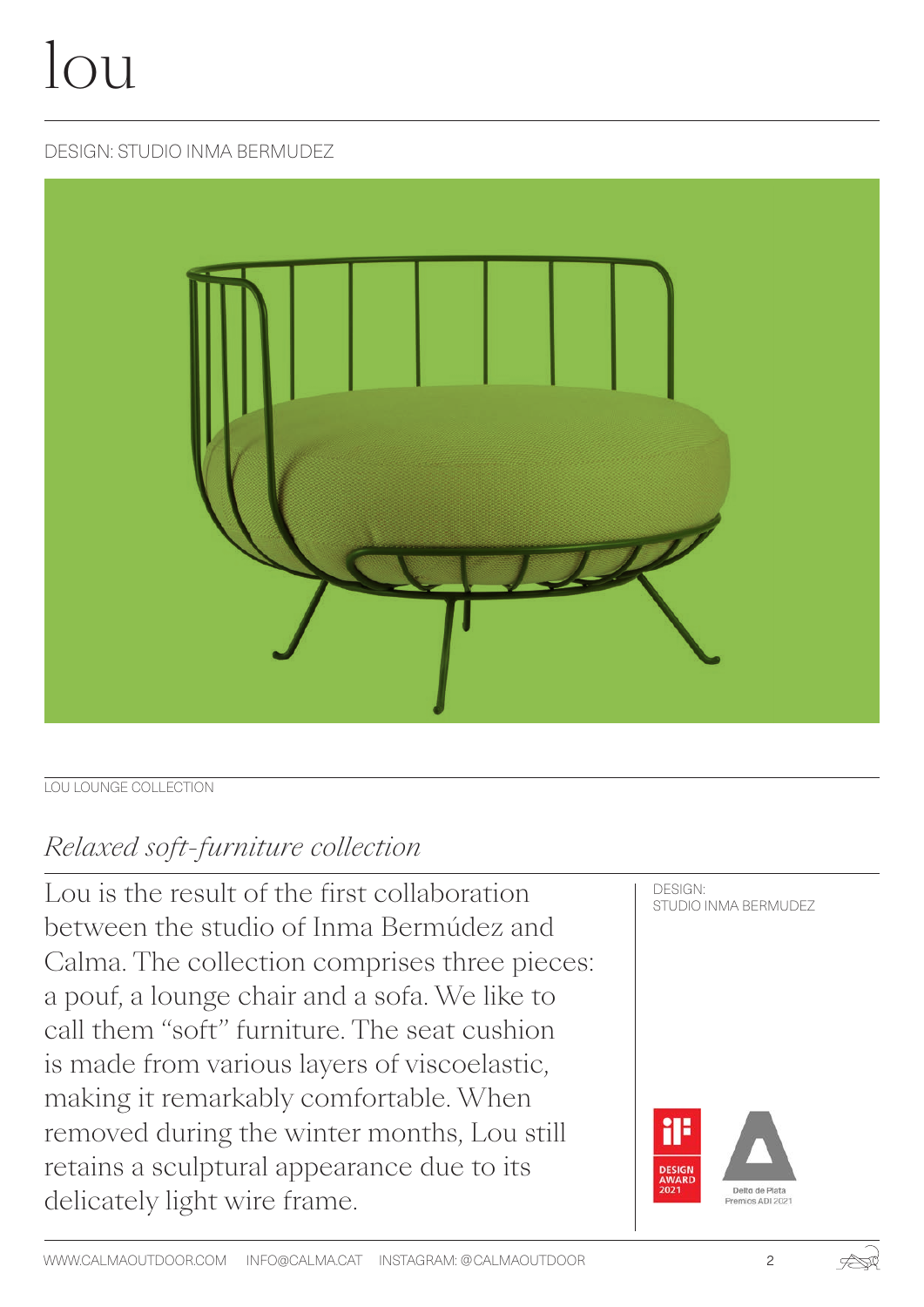

### LOU

This is a complete collection for relax , composed of armchair, 2 seater sofa, pouf, coffee table, gardener and brazier.

The structure is made of solid steel rod, with previous protection of zinc and powder coated painted.

The seat cushions are formed by a combination of comfort foams, with an inner waterproof cover of technical fabric and heat-sealed seams, and an outer sheath confection with Sunbrella LOPI acrylic fabric, in different colors. The collection is accompanied by additional decoration cushions.

| SIZE            |               | RFF: 352 |
|-----------------|---------------|----------|
| <b>DIÁMETER</b> | <b>Ø88 CM</b> | 35″      |
| <b>HEIGHT</b>   | 62 CM         | 24"      |
| N W             |               | 18 KG    |



| UN/ROX <sup>.</sup> | 1/1         |
|---------------------|-------------|
| ROX SIZFY           | 92X87X68 CM |
| $V \cap \cdot$      | 0.55M3      |
| GW·                 | 25KG        |

### MATERIALS / COLOURS

### Estructura Steel colour **Acrylic seat cushion (Agora)**

Green 6003



Old fashion sand 9193

### Decorative cushions (Sunbrella)

50x50 cm 50x35 cm ø 50 cm



Solids Mint 3967





18011

|  | WWW.CALMAOUTDOOR.COM INFO@CALMA.CAT INSTAGRAM: @CALMAOUTDOOR |  |
|--|--------------------------------------------------------------|--|

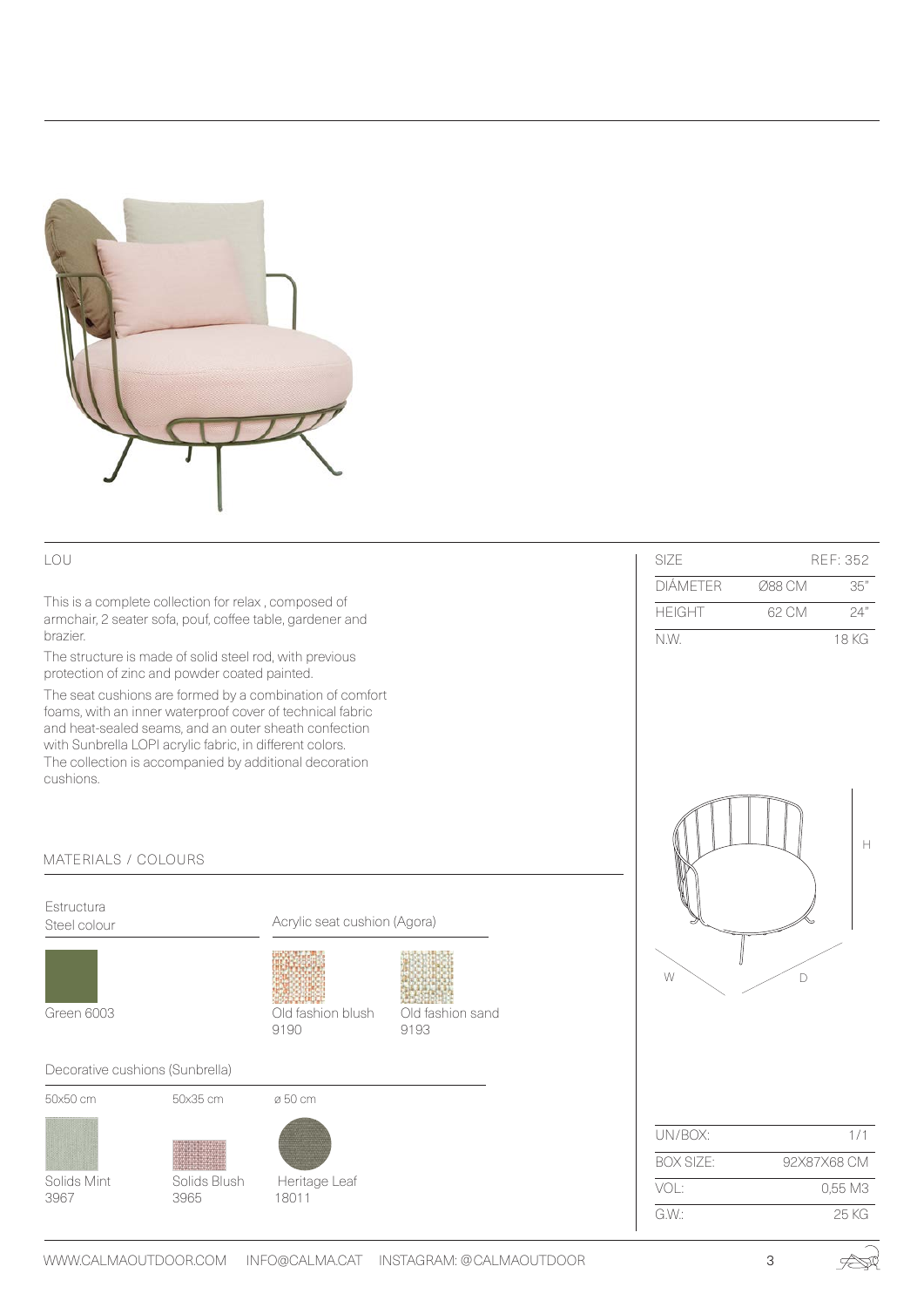## $\overline{1}$

### DESIGN: STUDIO INMA BERMUDEZ



### LOU

This is a complete collection for relax , composed of armchair, 2 seater sofa, pouf, coffee table, gardener and brazier.

The structure is made of solid steel rod, with previous protection of zinc and powder coated painted.

The seat cushions are formed by a combination of comfort foams, with an inner waterproof cover of technical fabric and heat-sealed seams, and an outer sheath confection with Sunbrella LOPI acrylic fabric, in different colors. The collection is accompanied by additional decoration cushions.

| SIZE          |        | RFF: 353 |
|---------------|--------|----------|
| WIDTH         | 148 CM | 58"      |
| <b>DEPTH</b>  | 83 CM  | 33"      |
| <b>HFIGHT</b> | 62 CM  | 24"      |
| N W           |        | 27 KG    |



| Green 6003          | Decorative cushions (Sunbrella) | Old fashion blush<br>9190 |                        | 9193 | Old fashion sand     |
|---------------------|---------------------------------|---------------------------|------------------------|------|----------------------|
| 50x50 cm            |                                 | 50x35 cm                  | ø 50 cm                |      |                      |
| Solids Mint<br>3967 | Solids Blush<br>3965            | Heritage Leaf<br>18011    | Heritage Leaf<br>18011 |      | Solids Blush<br>3965 |

Acrylic seat cushion (Agora)

### MATERIALS / COLOURS

**Steel ctolicaur** 

WWW.CALMAOUTDOOR.COM INFO@CALMA.CAT INSTAGRAM: @CALMAOUTDOOR 4



UN/BOX: 1/1 BOX SIZE: 152X87X68 CM VOL: 0,90 M3 G.W.: 37 KG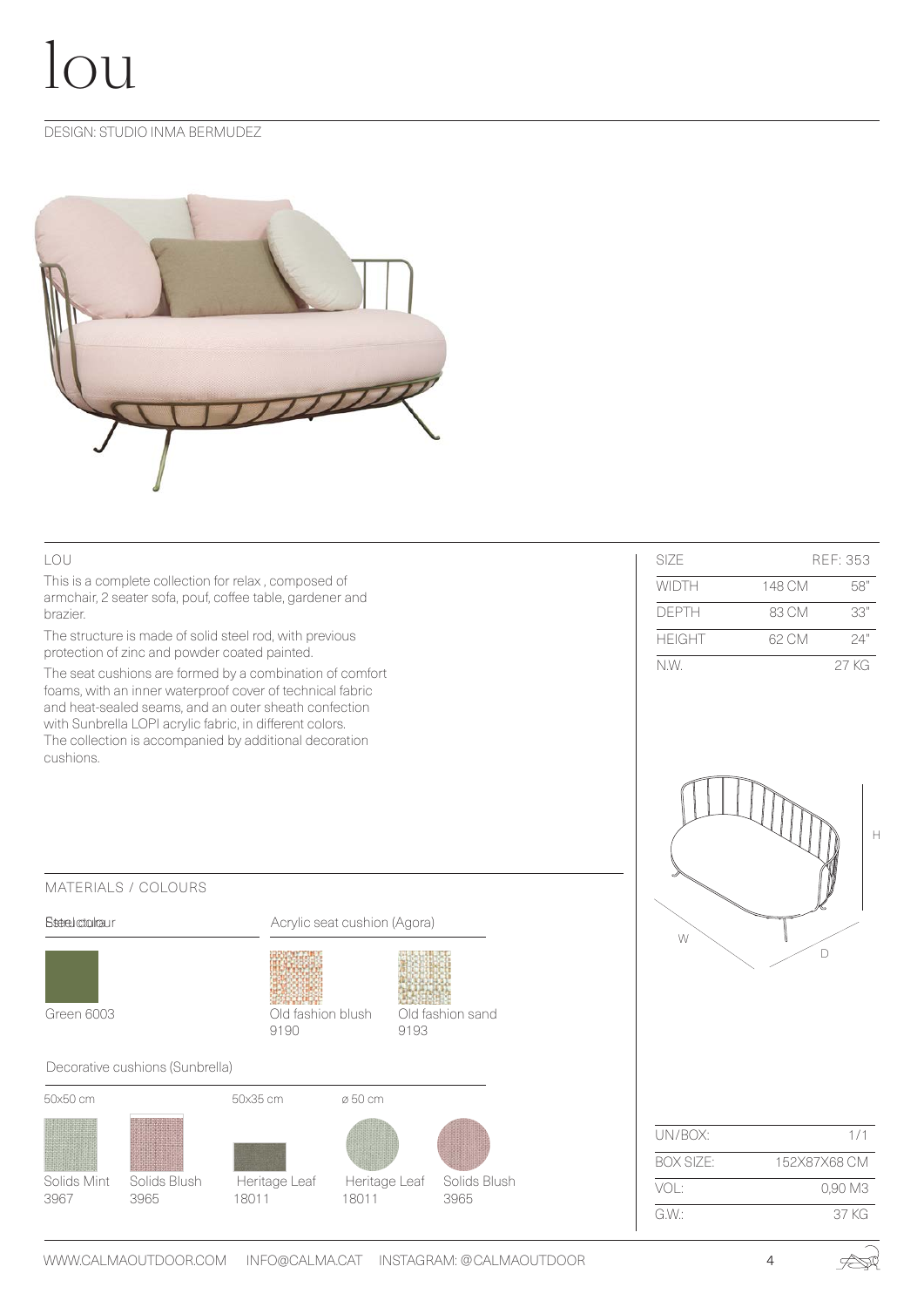### $\overline{I}$

### DESIGN: STUDIO INMA BERMUDEZ



### LOU

This is a complete collection for relax , composed of armchair, 2 seater sofa, pouf, coffee table, gardener and brazier.

The structure is made of solid steel rod, with previous protection of zinc and powder coated painted.

The seat cushions are formed by a combination of comfort foams, with an inner waterproof cover of technical fabric and heat-sealed seams, and an outer sheath confection with Sunbrella LOPI acrylic fabric, in different colors. The collection is accompanied by additional decoration cushions.

| SIZE.           |        | RFF: 354 |
|-----------------|--------|----------|
| <b>DIÁMETER</b> | 083 CM | 31"      |
| <b>HEIGHT</b>   | 40 CM  | 16"      |
| N W             |        | 15 KG    |



| UN/BOX:   | 1/1         |
|-----------|-------------|
| BOX SIZE: | 84X84X44 CM |
| VOL:      | 0.31 M3     |
| GW·       | 18 KG       |

### MATERIALS / COLOURS

### **Estere inchoirau n**

Green 6003 Old fashion blush



Acrylic seat cushion (Agora)

9190



Old fashion sand 9193

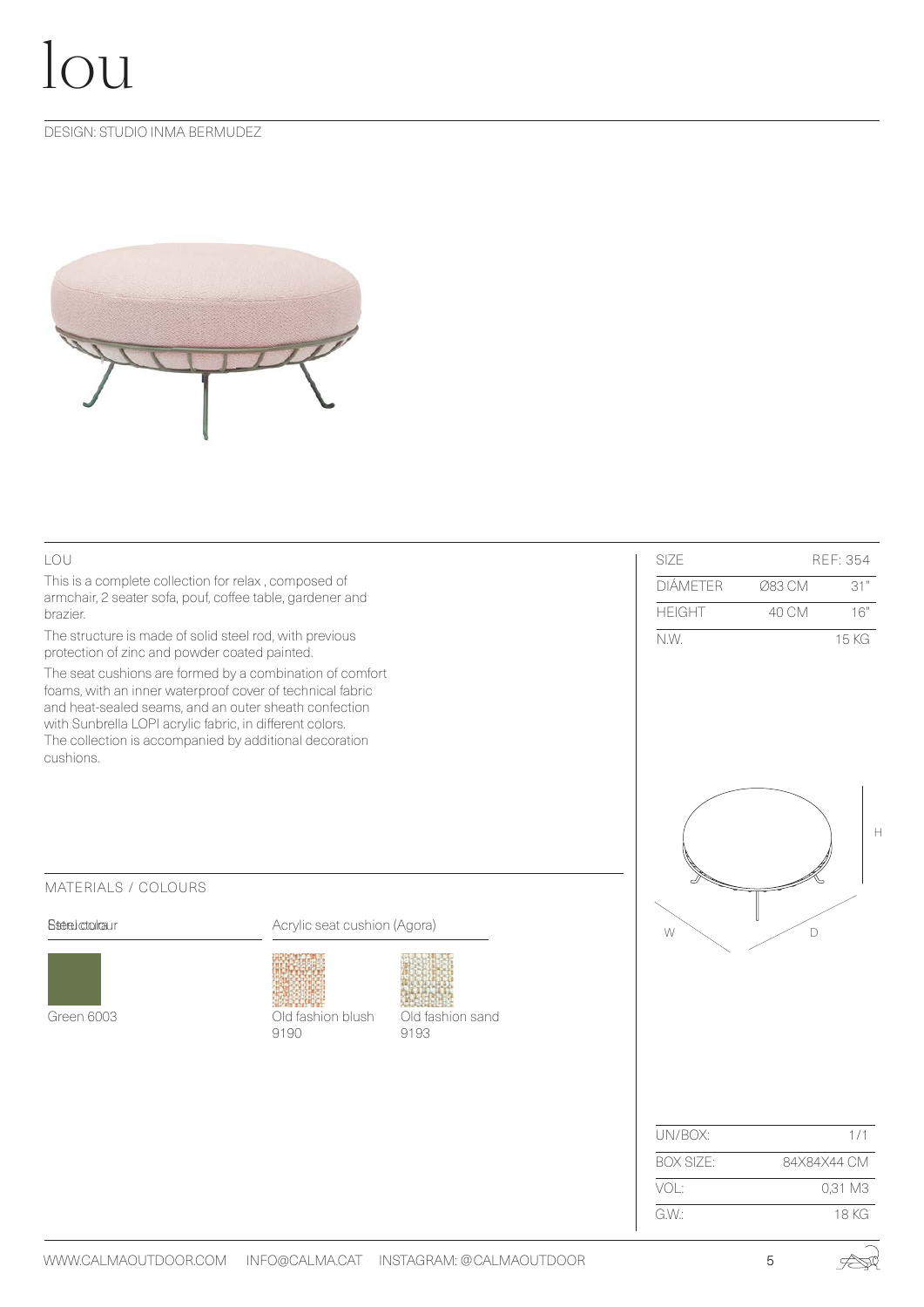lou

DESIGN: STUDIO INMA BERMUDEZ SIZE REF: 353 WIDTH 148 CM 58" DEPTH 83 CM 33" HEIGHT 62 CM 24" N.W. 27 KG  $\bullet$ H  $\circ$ W D MATERIALS / COLOURS Cuenco de Acero Stete *I* colorau r Stell vesselUN/BOX: 1/1 BOX SIZE: 152X87X68 CM VOL: 0,90 M3 G.W.: 37 KG Green 6003 black 13



Æ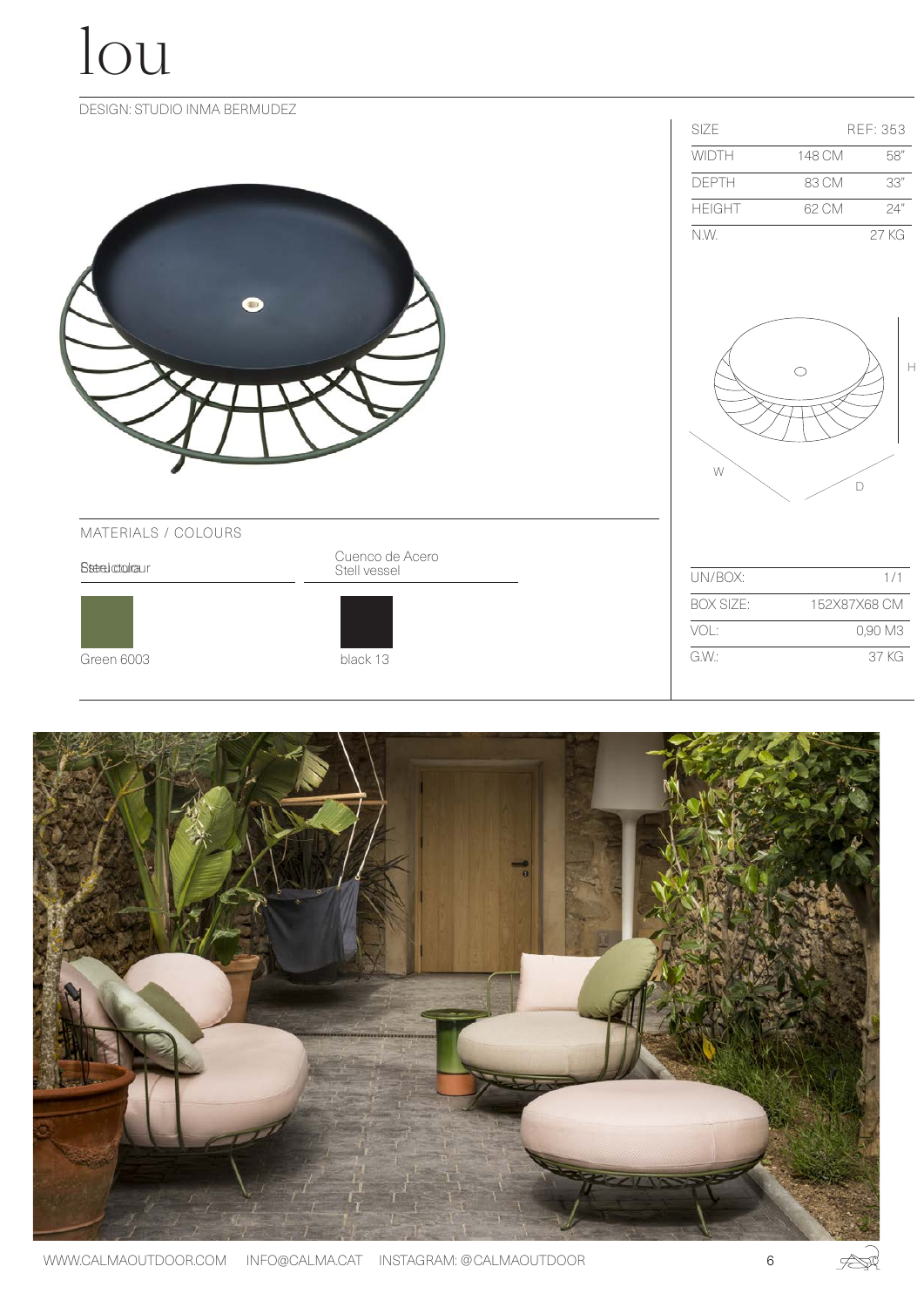